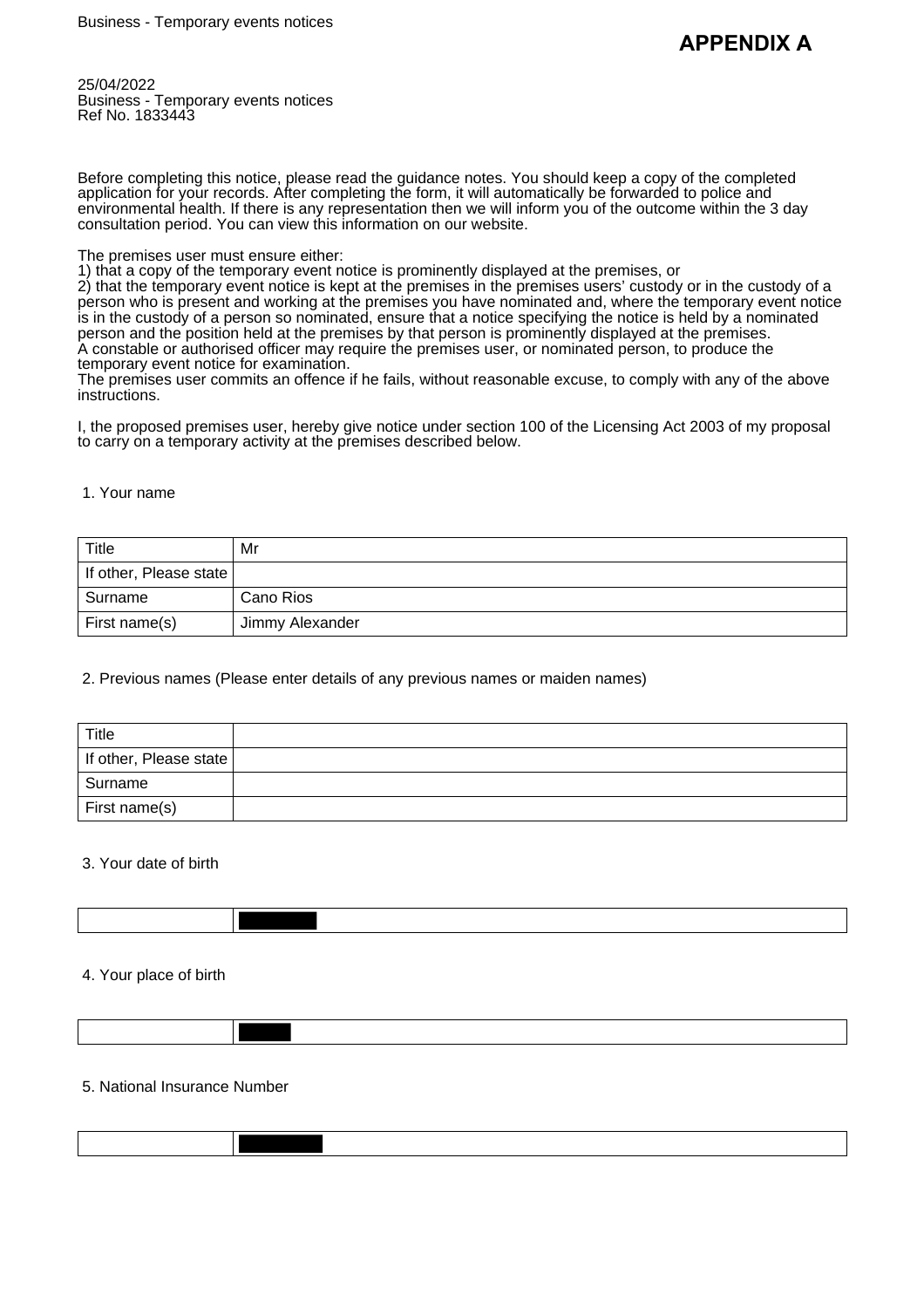6. Your current address (We will use this address to correspond with you unless you complete the separate correspondence box on the next page)

| Address Line 1 |        |
|----------------|--------|
| Address Line 2 |        |
| Town           | London |
| County         |        |
| Post code      |        |

### Note 1

A temporary event notice may only be given by an individual and not, for example, by an organisation or club or business. The individual giving the notice is the proposed "premises user". Within businesses, clubs or organisations, one individual will therefore need to be identified as the proposed premises user. If you include an e-mail address in section 1(7) or 1(9), the licensing authority may send to this the acknowledgement of receipt of your notice or any notice or counter notice it is required to give under sections 104A, 106A or 107 of the Licensing Act 2003.

### 7. Other contact details

| Daytime            |                    |
|--------------------|--------------------|
| Evening (optional) |                    |
| Mobile (optional)  |                    |
| Email              | office@dadds.co.uk |

### 8. Alternative address for correspondence

| Address Line 1 | Crescent House     |
|----------------|--------------------|
| Address Line 2 | 51 The High Street |
| Town           | <b>Billericay</b>  |
| County         | Essex              |
| Post code      | <b>CM12 9AX</b>    |

### 9. Alternative contact details (if applicable)

| Daytime            | 01277631811        |
|--------------------|--------------------|
| Evening (optional) |                    |
| Mobile (optional)  |                    |
| Email              | office@dadds.co.uk |

Please do not apply to us if your premises is not in Southwark. See link find local council If your premises is not situated in Southwark then DO NOT proceed

Please give the address of the premises where you intend to carry on the licensable activities or if it has no address give a detailed description (including the Ordnance Survey references) (Please read note 2)

| 148<br>AR'<br>Address<br>Line.<br>רע<br>$\sim$<br>the contract of the contract of the contract of |
|---------------------------------------------------------------------------------------------------|
|---------------------------------------------------------------------------------------------------|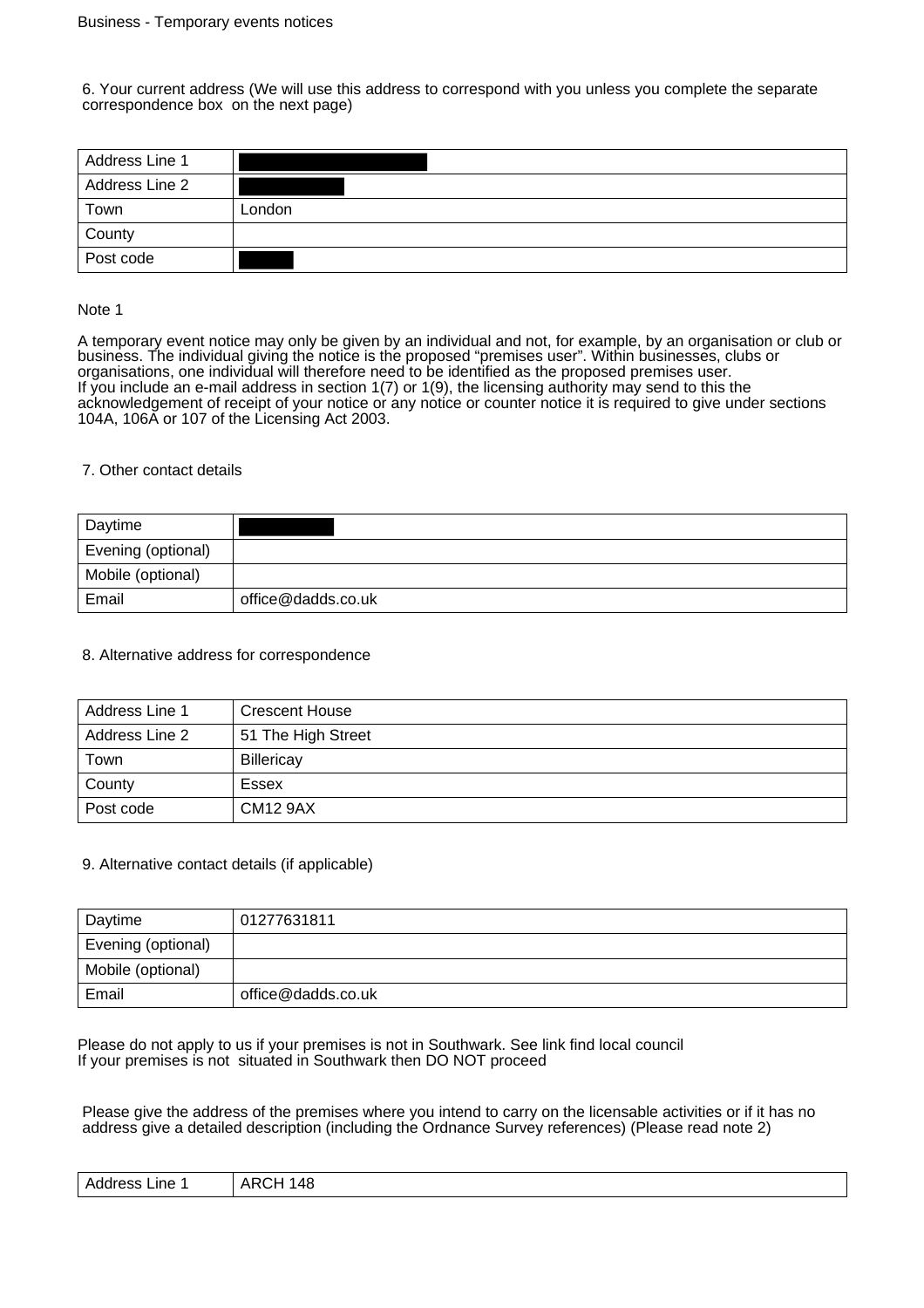| Address Line 2 | <b>EAGLE YARD HAMPTON STREET</b> |
|----------------|----------------------------------|
| Town           | <b>LONDON</b>                    |
| County         |                                  |
| Post code      | SE1 6SP                          |

# Ordnance Survey grid reference

| ,我们就会不会不会。""我们,我们就会不会不会不会。""我们,我们就会不会不会不会不会不会。""我们,我们就会不会不会不会。""我们,我们就会不会不会不会不会不 |  |
|----------------------------------------------------------------------------------|--|
|                                                                                  |  |
|                                                                                  |  |
|                                                                                  |  |
|                                                                                  |  |
|                                                                                  |  |
|                                                                                  |  |

If there is no recognised postcode or the location is a park, please enter details i.e name of park

| Details (MUST<br>be in<br>™uthwark. |  |
|-------------------------------------|--|

Does a premises licence or club premises certificate have effect in relation to the premises (or any part of the premises)? If so, please enter the licence or certificate number below.

| Premises licence<br>number          | 874472 |
|-------------------------------------|--------|
| Club premises<br>certificate number |        |

If you intend to use only part of the premises at this address or intend to restrict the area to which this notice applies, please give a description and details below. (Please read note 3)

Whole Premises

Please describe the nature of the premises below. (Please read note 4) \*

Tapas Bar/Restaurant

Please describe the nature of the event below. (Please read note 5)

Function for food and singer

If the event is situated in a park or in part of a larger premises, please upload the site location plans. Other documents such as risk assessments can also be uploaded here

| Document 1 | Dispersal-Policy-JA20210604153919108.pdf |
|------------|------------------------------------------|
| Document 2 |                                          |
| Document 3 | DPS-ID.pdf                               |
| Document 4 |                                          |
| Document 5 | Premises-Licence.pdf                     |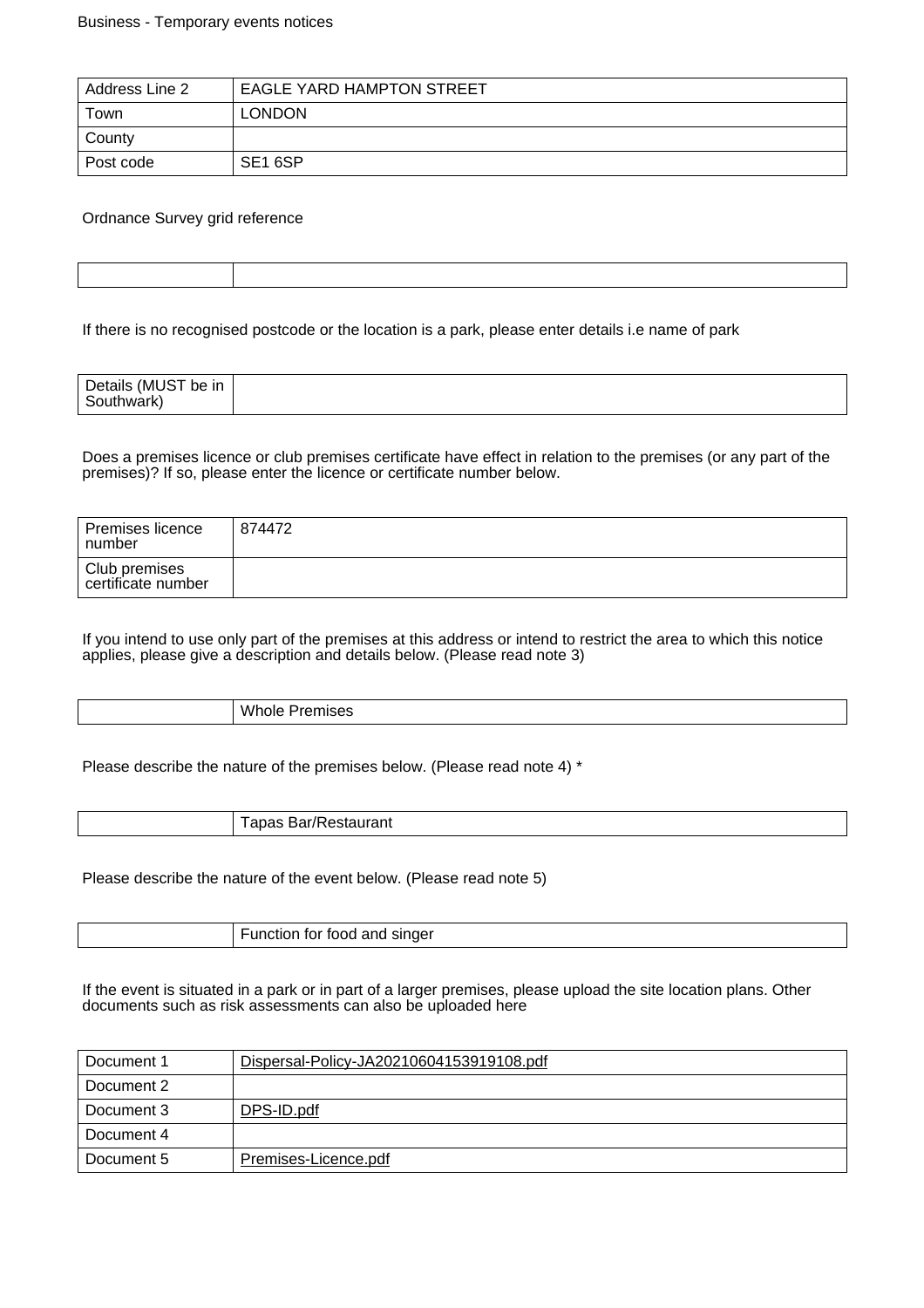For the purposes of the Licensing Act 2003, "premises" means any place. Premises will therefore not always be a building with a formal address and postcode. Premises can include, for example, public parks, recreation grounds and private land.

If a premises licence or club premises certificate has effect in relation to the premises (or any part of the premises) which you want to use to carry on licensable activities, it is possible that any conditions which apply to the licence or certificate may be imposed on the temporary event notice if certain pre-conditions are met. These pre-conditions are that the police or the local authority exercising environmental health functions object to the notice and the licensing authority decides:

- not to give a counter notice under section 105 of the Licensing Act 2003;
- the conditions apply to the licence or certificate; and

• the imposition of the conditions on the notice would not be inconsistent with the carrying on of the licensable activities under the notice.

### Note 3

A temporary event notice can be given for part of a building, such as a single room or a plot within a larger area of land. You should provide a clear description of the area in which you propose to carry on licensable activities. This is important as any licensable activities conducted outside the area of the premises protected by the authority of this temporary event notice would be unlawful and could lead to prosecution.

In addition, when holding the proposed event, the premises user would need to be able to restrict the number of people on the premises at any one time when licensable activities are taking place to less than 500. If more than 499 are on the premises when licensable activities are being carried on, the licensable activities would be unlawful and the premises user would be liable to prosecution. The maximum figure of 499 includes, for example, staff, organisers, stewards and performers.

### Note 4

A description of the nature of the premises assists the chief officer of police and local authority exercising environmental health functions in deciding if any issues relating to the licensing objectives are likely to arise. You should state clearly that the premises to be used are, for example, a public house, a restaurant, an open field, a village hall or a beer tent.

### Note 5

A description of the nature of the event similarly assists the chief officer of police and local authority exercising environmental health functions in making a decision as to whether or not to make an objection. You should state clearly that the event taking place at the premises would be, for example, a wedding with a pay bar, the supply of beer at a particular farmers' market, a discotheque, the performance of a string quartet, a folk group or a rock band.

Do you currently hold a valid personal licence?

| - 62 |
|------|
|      |

If & Idquo; Yes & rdquo; please provide the details of your personal licence below.

| Issuing licensing<br>authority  | London Borough of Hackney |
|---------------------------------|---------------------------|
| Licence number                  |                           |
| Date of issue                   |                           |
| Any further relevant<br>details |                           |

### Note 14

The holder of a valid personal licence issued under the Licensing Act 2003 may give up to 50 temporary event notices in any calendar year subject to the other limitations in the 2003 Act. A proposed premises user who holds such a licence should give the details requested.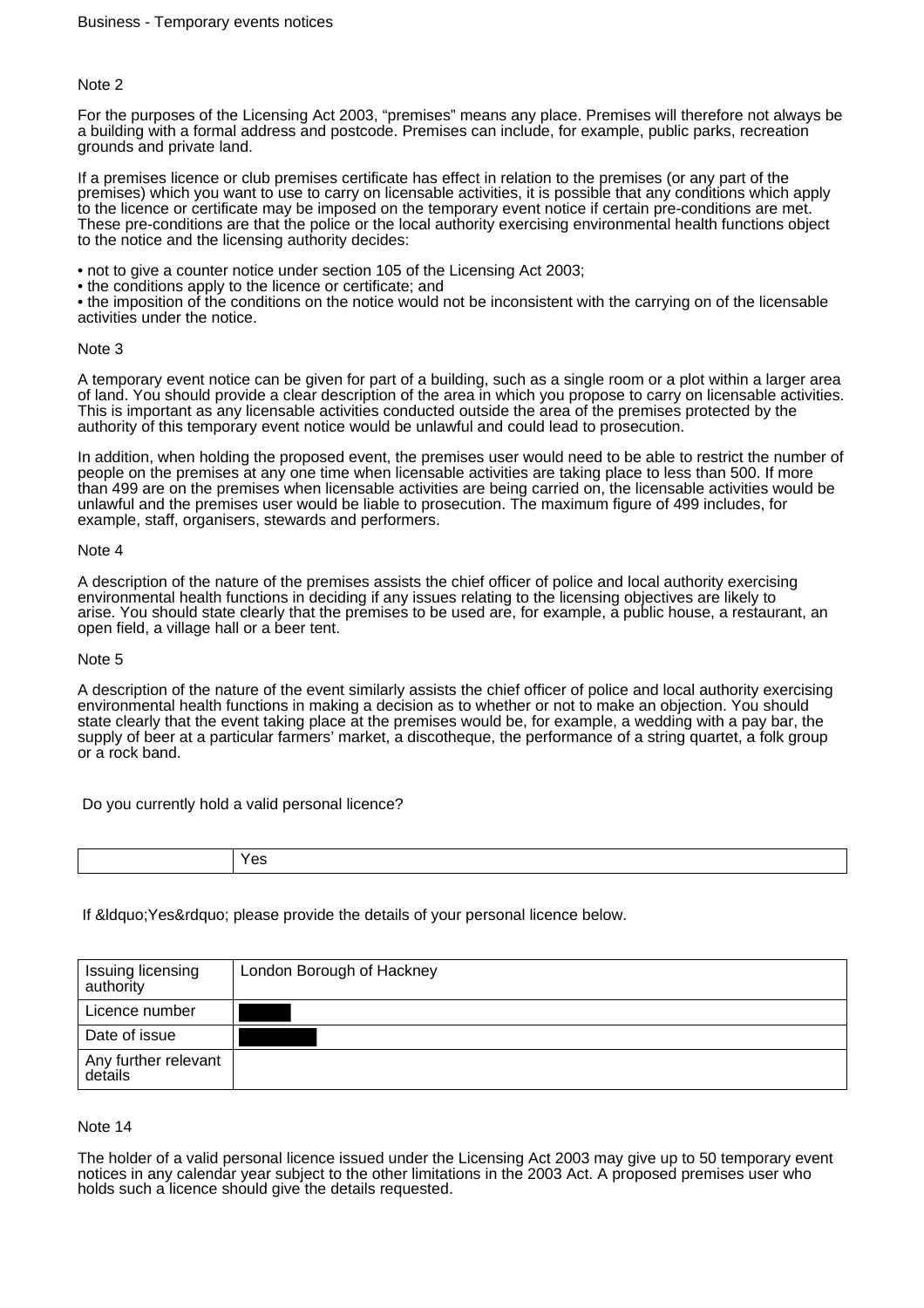Please state the licensable activities that you intend to carry on at the premises (please tick next to the licensable activities you intend to carry on). (Please read note 6)

| The sale by retail of alcohol<br>The provision of regulated entertainment (Please read note 7)<br>The provision of late night refreshment |
|-------------------------------------------------------------------------------------------------------------------------------------------|
|                                                                                                                                           |

Are you giving a late temporary event notice? (Please see note 8)

| .NG<br>$\cdot$ $\cdot$ $\cdot$ |  |
|--------------------------------|--|

Please state the dates on which you intend to use these premises for licensable activities. (Please read note 9)

| Start date<br>(DD/MM/YYYY) | 15/05/2022 |
|----------------------------|------------|
| End date<br>(DD/MM/YYYY)   | 15/05/2022 |

Please state the times during the event period that you propose to carry on licensable activities (please give times in 24 hour clock e.g. 23:00). (Please read note 10)

| 00:01 until 04:30 for licensable activities with an additional 30 mins to allow for the safe<br>dispersal of patrons and the closure of the premises. |  |
|-------------------------------------------------------------------------------------------------------------------------------------------------------|--|
|-------------------------------------------------------------------------------------------------------------------------------------------------------|--|

Please state the maximum number of people at any one time that you intend to allow to be present at the premises during the times when you intend to carry on licensable activities, including any staff, organisers or performers. (Please read note 11)

|  |  | $\overline{\phantom{a}}$ |
|--|--|--------------------------|
|--|--|--------------------------|

If the licensable activities will include the sale or supply of alcohol, please state whether these will be for consumption on or off the premises, or both (please tick as appropriate). (Please read note 12)

| ш<br>____ |
|-----------|
|           |

Note 6

The licensable activities are:

- the sale by retail of alcohol;
- the supply of alcohol by or on behalf of a club to, or to the order of, a member of a club;
- the provision of regulated entertainment; and
- the provision of late night refreshment.

Note 7

Regulated entertainment, subject to specified conditions and exemptions, includes:

(a) a performance of a play;

- (b) an exhibition of a film;
- (c) an indoor sporting event;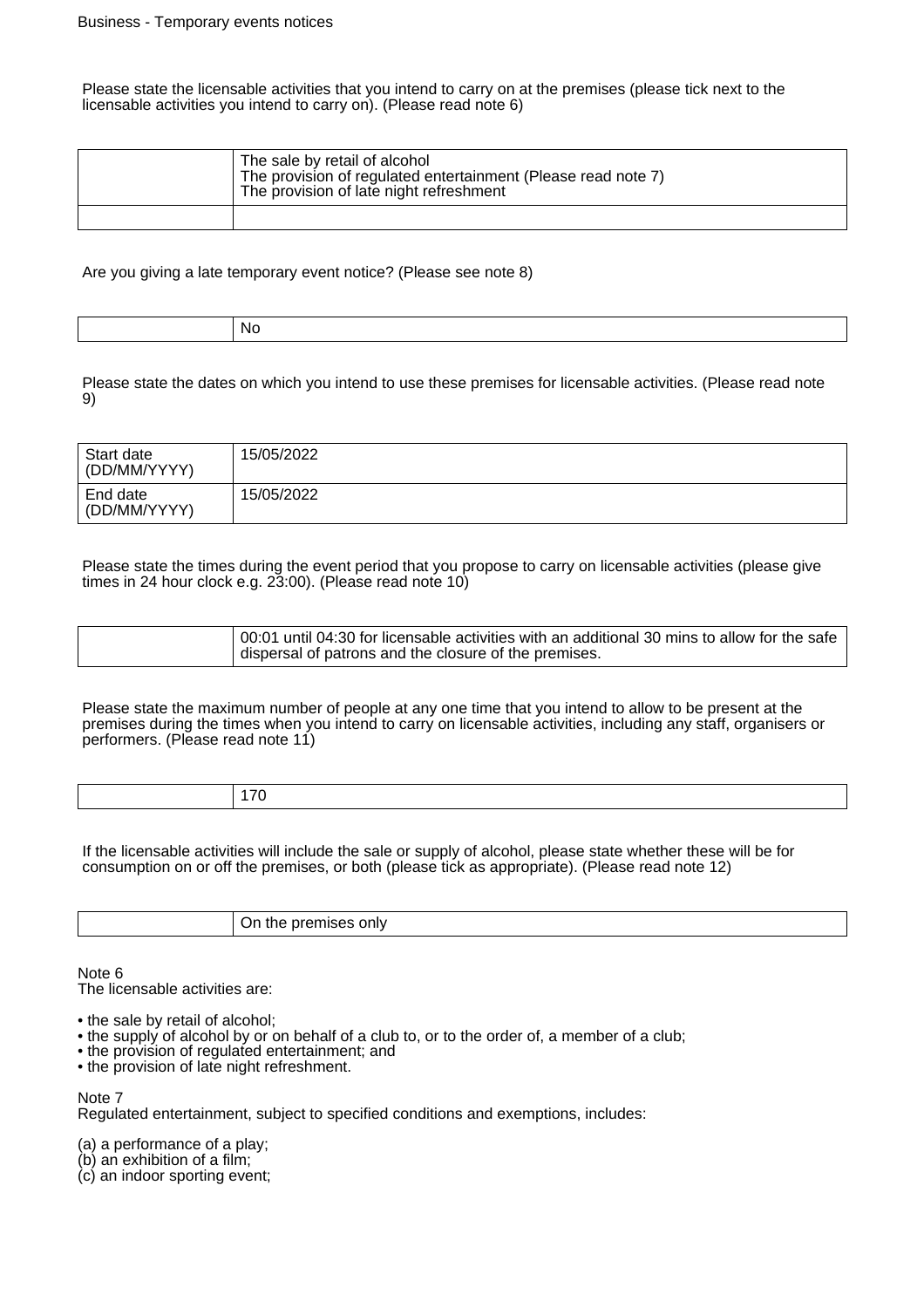(d) a boxing or wrestling entertainment;

(e) a performance of live music;

(f) any playing of recorded music;

(g) a performance of dance;

 $(h)$  entertainment of a similar description to that falling within (e), (f) or (g).

In terms of specific regulated entertainments please note that:

• Plays: no licence is required for performances between 08.00 and 23.00 on any day, provided that the audience does not exceed 500.

• Dance: no licence is required for performances between 08.00 and 23.00 on any day, provided that the audience does not exceed 500. However, a performance which amounts to adult entertainment remains licensable.

• Films: no licence is required for 'not-for-profit' film exhibition held in community premises between 08.00 and 23.00 on any day provided that the audience does not exceed 500 and the organiser (a) gets consent to the screening from a person who is responsible for the premises; and (b) ensures that each such screening abides by age classification ratings.

• Indoor sporting events: no licence is required for performances between 08.00 and 23.00 on any day, provided that the audience does not exceed 1000.

• Boxing or Wrestling Entertainment: no licence is required for a contest, exhibition or display of Greco-Roman wrestling, or freestyle wrestling between 08.00 and 23.00 on any day, provided that the audience does not exceed 1000. Combined fighting sports –defined as a contest, exhibition or display which combines boxing or wrestling with one or more martial arts – are licensable as a boxing or wrestling entertainment rather than an indoor sporting event.

• Live music: no licence permission is required for:

o a performance of unamplified live music between 08.00 and 23.00 on any day, on any premises. o a performance of amplified live music between 08.00 and 23.00 on any day on premises authorised to sell

alcohol for consumption on those premises, provided that the audience does not exceed 500. o a performance of amplified live music between 08.00 and 23.00 on any day, in a workplace that is not licensed to sell alcohol on those premises, provided that the audience does not exceed 500.

o a performance of amplified live music between 08.00 and 23.00 on any day, in a church hall, village hall, community hall, or other similar community premises, that is not licensed by a premises licence to sell alcohol, provided that (a) the audience does not exceed 500, and (b) the organiser gets consent for the performance from a person who is responsible for the premises.

o a performance of amplified live music between 08.00 and 23.00 on any day, at the non-residential premises of (i) a local authority, or (ii) a school, or (iii) a hospital, provided that (a) the audience does not exceed 500, and (b) the organiser gets consent for the performance on the relevant premises from: (i) the local authority concerned, or (ii) the school or (iii) the health care provider for the hospital.

• Recorded Music: no licence permission is required for:

o any playing of recorded music between 08.00 and 23.00 on any day on premises authorised to sell alcohol for consumption on those premises, provided that the audience does not exceed 500.

o any playing of recorded music between 08.00 and 23.00 on any day, in a church hall, village hall, community hall, or other similar community premises, that is not licensed by a premises licence to sell alcohol, provided that (a) the audience does not exceed 500, and (b) the organiser gets consent for the performance from a person who is responsible for the premises.

o any playing of recorded music between 08.00 and 23.00 on any day, at the non-residential premises of (i) a local authority, or (ii) a school, or (iii) a hospital, provided that (a) the audience does not exceed 500, and (b) the organiser gets consent for the performance on the relevant premises from: (i) the local authority concerned, or (ii) the school proprietor or (iii) the health care provider for the hospital.

• Cross activity exemptions: no licence is required between 08.00 and 23.00 on any day, with no limit on audience size for:

o any entertainment taking place on the premises of the local authority where the entertainment is provided by or on behalf of the local authority;

o any entertainment taking place on the hospital premises of the health care provider where the entertainment is provided by or on behalf of the health care provider;

o any entertainment taking place on the premises of the school where the entertainment is provided by or on behalf of the school proprietor; and

o any entertainment (excluding films and a boxing or wrestling entertainment) taking place at a travelling circus, provided that (a) it takes place within a moveable structure that accommodates the audience, and (b) that the travelling circus has not been located on the same site for more than 28 consecutive days.

If you are uncertain whether or not the activities that you propose are licensable, you should contact your licensing authority for further advice.

### Note 8

Late notices can be given no later than 5 working days but no earlier than 9 working days before the event in relation to which the notice is given. A late notice given later than 5 working days before the event to which it relates will be returned as void and the activities described in it will not be authorised.

The number of late notices that can be given in any one calendar year is limited to 5 for personal licence holders and 2 for non-personal licence holders. These count towards the total number of temporary event notices (i.e. 50 temporary event notices per year for personal licence holders and 5 temporary event notices for non-personal licence holders).

If there is an objection from either the police or local authority exercising environmental health functions, the event will not go ahead and a counter notice will be issued.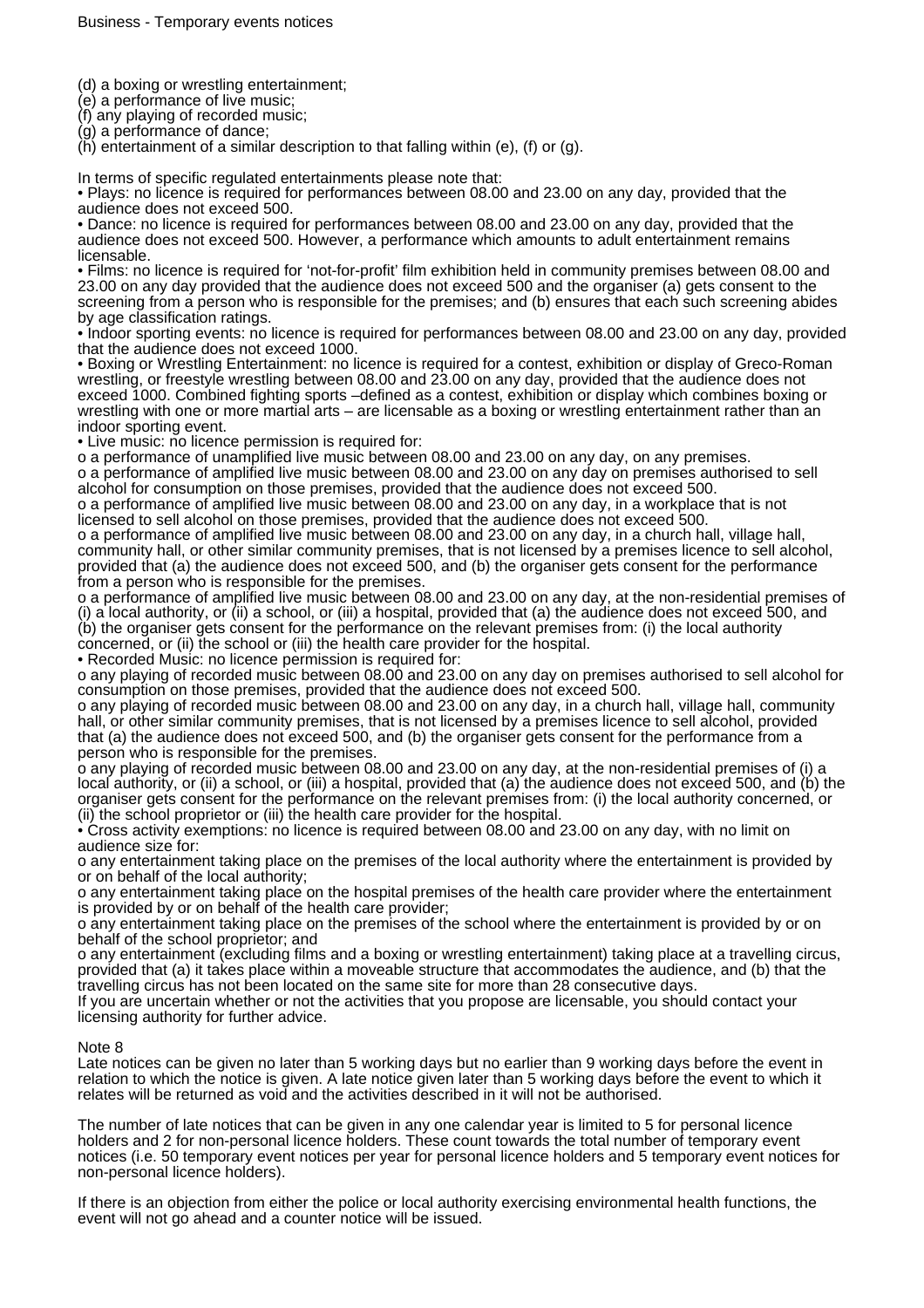The maximum period for using premises for licensable activities under the authority of a temporary event notice is 168 hours or seven days.

### Note 10

You should state here the times during the event period, for example 48 hours, when you intend to carry on licensable activities. For example, you may not intend to carry on licensable activities throughout the entire 48 hour event period, and may intend to sell alcohol between 8.00 hrs and 23.00 hrs on each of the two days.

### Note 11

No more than 499 may be on the premises for a temporary event at any one time when licensable activities are being carried on. If you intend to have more than 499 attending the event, you should obtain a premises licence for the event. Your licensing authority should be able to advise you. The maximum figure of 499 does not just include the audience, spectators or consumers and includes, for example, staff, organisers, stewards and performers who will be present on the premises.

### Note 12

If you indicate that alcohol will be supplied only for consumption on the premises, you would be required to ensure that no person leaves the premises with alcohol supplied there. If such a supply takes place, the premises user may be liable to prosecution for carrying on an unauthorised licensable activity. Similarly, if the premises user gives notice that only supplies of alcohol for consumption off the premises will take place, he/she must ensure that alcohol supplied is not consumed on the premises. The premises user is free to give notice that he/she intends to carry on both types of supplies. For this purpose the supply of alcohol includes both of the first two licensable activities listed in note 6 above.

Have you previously given a temporary event notice in respect of any premises for events falling in the same calendar year as the event for which you are now giving this temporary event notice?

| $\overline{ }$<br>__ |
|----------------------|
|----------------------|

If answering yes, please state the number of temporary event notices (including the number of late temporary events notices, if any) you have given for events in that same calendar year

Have you already given a temporary event notice for the same premises in which the event period: a) ends 24 hrs or less before; or b) begins 24 hrs or less after the event period proposed in this notice?

| $^\shortparallel$ a) ends 24 hrs or<br>less before | No |
|----------------------------------------------------|----|
| $ $ b) begins 24 hrs or<br>less after              | No |

#### Note 15

As stated under Note 14, a personal licence holder (issued under the Licensing Act 2003) may give up to 50 temporary event notices (including 10 late notices) in any calendar year. An individual who does not hold a personal licence may only give 5 temporary event notices (including 2 late notices) in England and Wales in any calendar year. A calendar year is the period between 1st January to 31st December inclusive in any year.

If an event straddles two calendar years, it will count against the limits on temporary event notices However, only one notice needs to be given. The limits are:

 for event periods occurring wholly or partly in 2022 or 2023, up to 20 times in the calendar year for each premises

for other event periods, 15 times in a calendar year for each premises

for event periods (or any part of a period) occurring in 2022 or 2023, 26 days in the calendar year for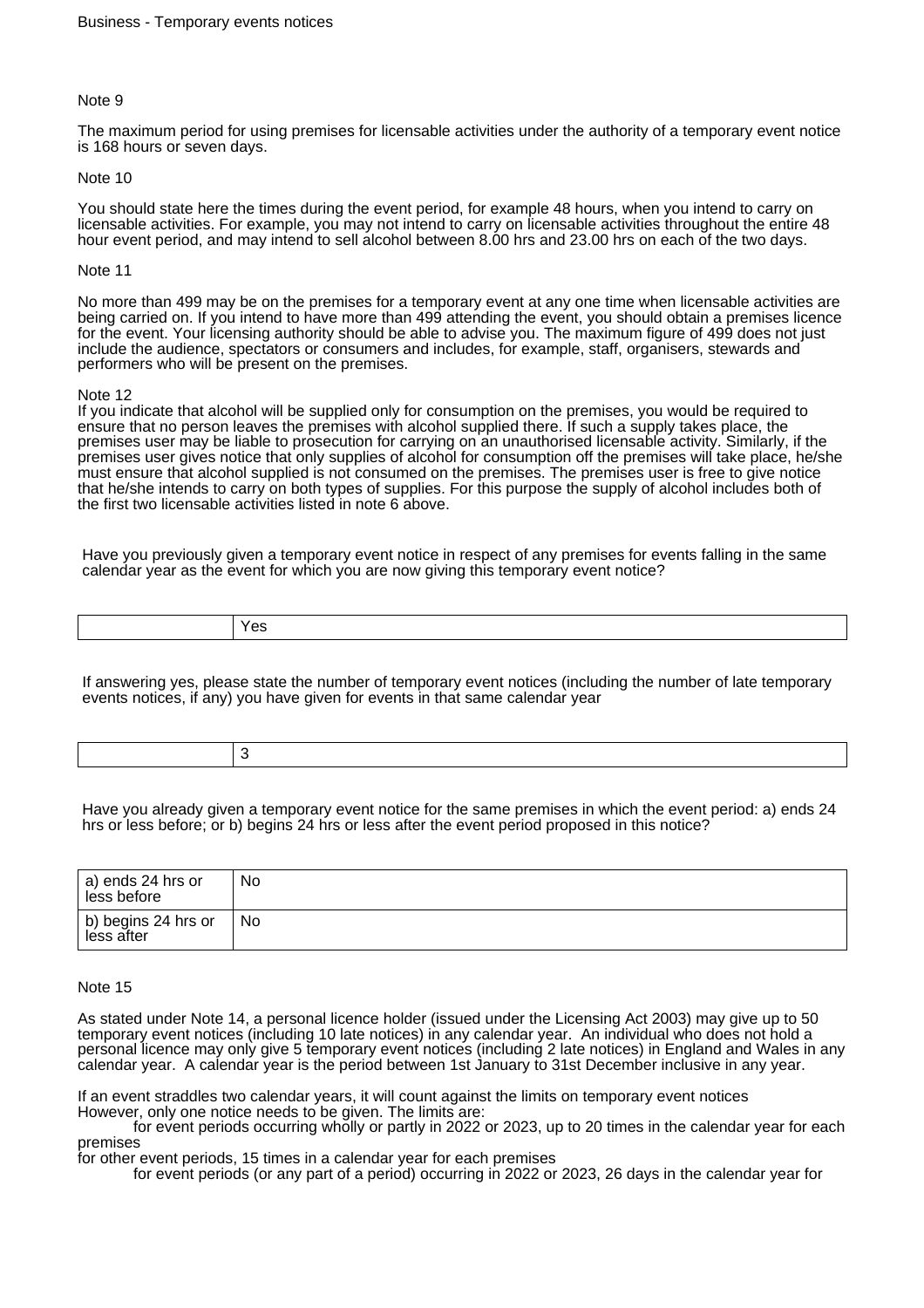each premises

for other event periods, 21 days in a calendar year for each premises

50 per personal licence holder each calendar year; and

5 for non-holders each calendar year.

For the purposes of determining the overall limits of 50 temporary event notices per personal licence holder (in a calendar year) and of 5 for a non-personal licence holder (in a calendar year), temporary event notices given by an associate or a person who is in business with a premises user (and that business involves carrying on licensable activities) count towards those totals. Note 16 below sets out the definition of an "associate".

If a temporary event notice has been given for the same premises, by the same premises user, and would have effect within 24 hours before the start of the event period under the current proposal or within 24 hours after the end of that period, the temporary event notice given would be void and any licensable activities carried on under it would therefore be unlicensed.

For the purposes of determining whether or not the required gap of 24 hours is upheld, temporary event notices given by an associate or a person who is in business with a premises user (and that business involves carrying on licensable activities) count as if they had been given by the premises user. Note 16 below sets out the definition of an "associate".

Has any associate of yours given a temporary event notice for an event in the same calendar year as the event for which you are now giving a temporary event notice?

No

If answering yes, please state the total number of temporary event notices (including the number of late temporary events notices, if any) your associate(s) have given for events in the same calendar year

Has any associate of yours already given a temporary event notice for the same premises in which the event period:

| a) ends 24 hours or<br>less before; or | No |
|----------------------------------------|----|
| b) begins 24 hours<br>or less after    | No |

Has any person with whom you are in business carrying on licensable activities given a temporary event notice for an event in the same calendar year as the event for which you are now giving a temporary event notice?

| - INC<br>. |
|------------|
|            |

If answering yes, please state the total number of temporary event notices your business colleague(s) have given for events in the same calendar year.

Has any person with whom you are in business carrying on licensable activities already given a temporary event notice for the same premises in which the event period: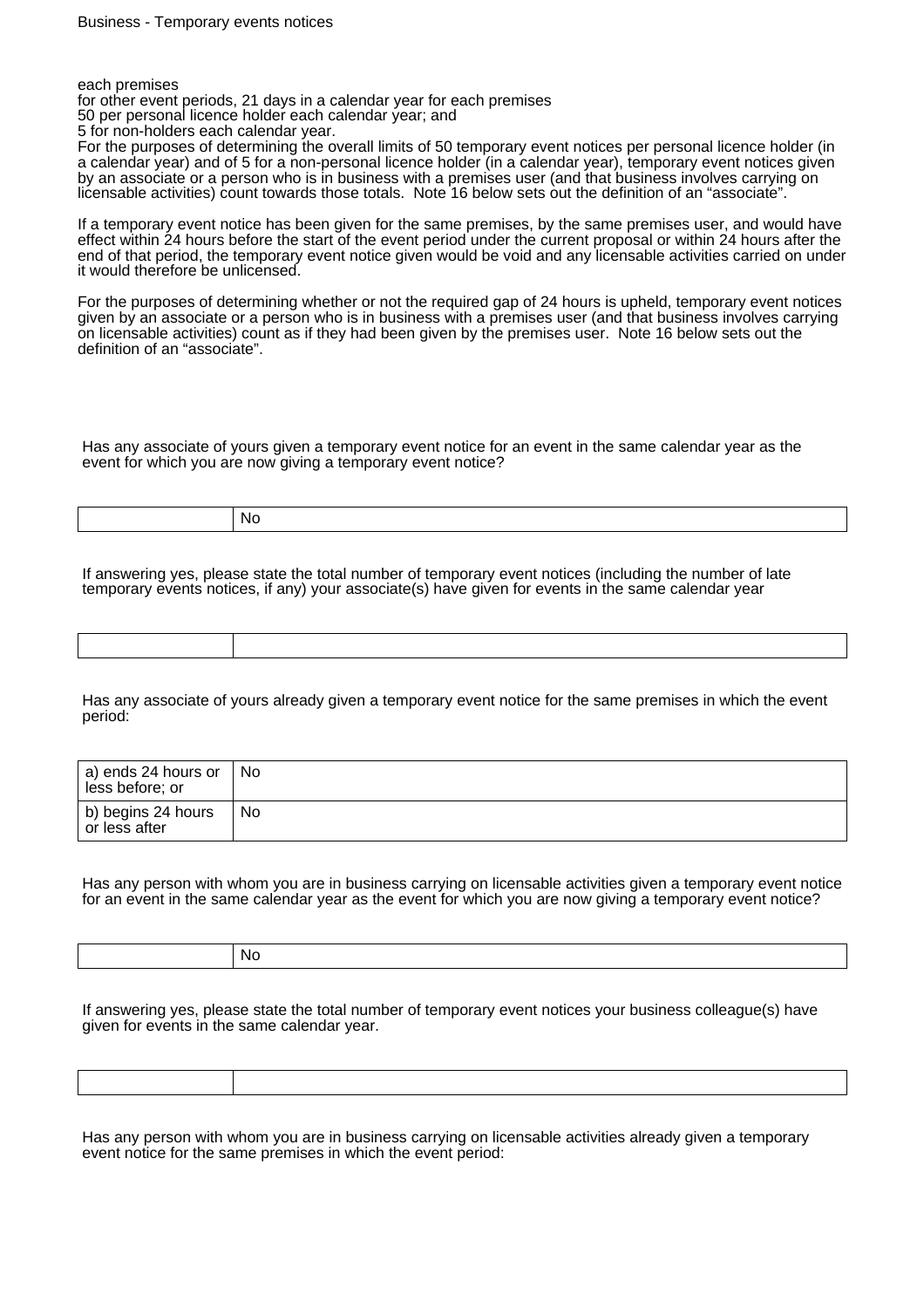| a) ends 24 hours or $\parallel$<br>less before; or | No |
|----------------------------------------------------|----|
| b) begins 24 hours<br>or less after                | No |

An "associate" of the proposed premises user is:

- a. the spouse of that person;
- b. a child, parent, grandchild, grandparent, brother or sister of that person;
- c. an agent or employee of that person; or
- d. the spouse of a person within (b) or (c).

For these purposes, a person living with another as that person's husband or wife is to be treated as that person's spouse.

I shall

### Note 17

It is a requirement that you send at least one copy of this notice to the licensing authority at least ten working days (not including the date that the form is submitted and the date of the Event ) (or five working days for a late notice) (not including the date that the form is submitted and the date of the Event )before the commencement of the proposed licensable activities.

The authority will give you written acknowledgement of the receipt of the notice. This will be important proof that you gave the notice and when you gave it for the purposes of the Act. Some premises may be situated in two licensing authority areas, for example, where a building or field straddles the local authority boundary.

Where this is the case, at least one copy of the notice must be sent to each of the licensing authorities identified, together with the appropriate fee in each case. In such circumstances, you will receive acknowledgements from all the relevant licensing authorities.

One copy must be sent to each of the chief officer of police and the local authority exercising environmental health functions for the area in which the premises is situated at least ten working days for a standard notice (or five working days for a late notice) before the commencement of the proposed licensable activities. Where the premises are situated in two police areas or environmental health areas, a further copy will need to be sent to the second police force and local authority exercising environmental health functions.

The information contained in this form is correct to the best of my knowledge and belief.

I understand that it is an offence:

(i) to knowingly or recklessly make a false statement in connection with this temporary event notice and that a person

is liable on conviction for such an offence to a fine up to level 5 on the standard scale; and

(ii) to permit an unauthorised licensable activity to be carried on at any place and that a person is liable on conviction

 for any such offence to a fine not exceeding £20,000, or to imprisonment for a term not exceeding six months, or to both

I agree to the above statement

|                                            | l agree                                                           |
|--------------------------------------------|-------------------------------------------------------------------|
|                                            | PaymentDescription   ARCH 148, EAGLE YARD HAMPTON STREET, SE1 6SP |
| PaymentAmountInM 2100<br><i>inor</i> Units |                                                                   |